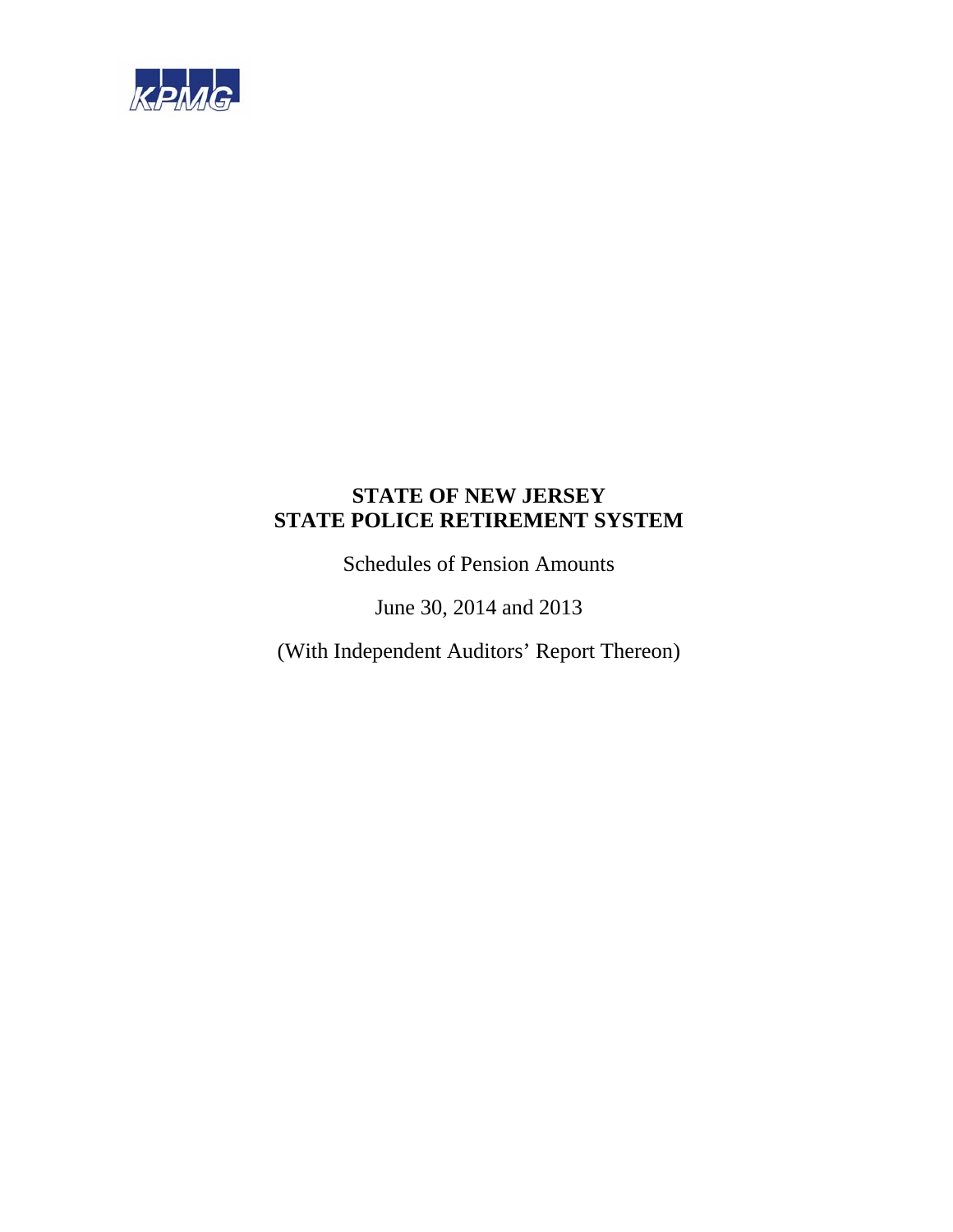## **Table of Contents**

|                                       | Page           |
|---------------------------------------|----------------|
| Independent Auditors' Report          |                |
| <b>Schedules of Pension Amounts</b>   | 3              |
| Notes to Schedules of Pension Amounts | $\overline{4}$ |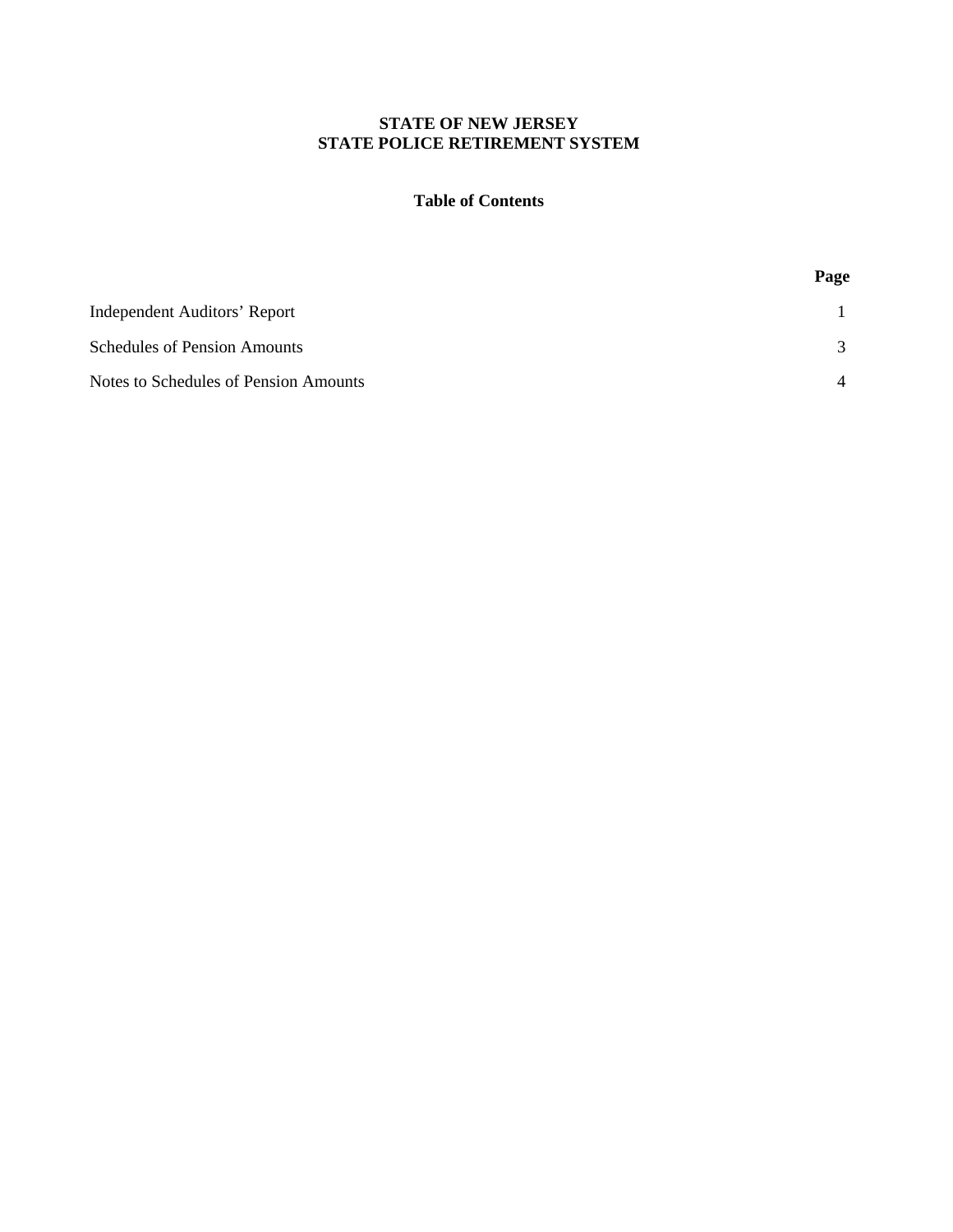

**KPMG LLP** New Jersey Headquarters 51 John F. Kennedy Parkway Short Hills, NJ 07078-2702

## **Independent Auditors' Report**

The Treasurer State of New Jersey:

We have audited the columns titled net pension liability, total deferred outflows of resources, total deferred inflows of resources, and total employer pension expense excluding that attributable to employer-paid member contributions (specified column totals) included in the accompanying schedule of pension amounts of the State of New Jersey State Police Retirement System as of and for the year ended June 30, 2014, and the column titled net pension liability (specified column total) included in the accompanying schedule of pension amounts of the State of New Jersey State Police Retirement System as of June 30, 2013 and the related notes.

## *Management's Responsibility for the Schedules*

Management is responsible for the preparation and fair presentation of these schedules in accordance with U.S. generally accepted accounting principles; this includes the design, implementation, and maintenance of internal control relevant to the preparation and fair presentation of the schedules that are free from material misstatement, whether due to fraud or error.

## *Auditors' Responsibility*

Our responsibility is to express opinions on the specified column totals included in the schedules of pension amounts based on our audits. We conducted our audits in accordance with auditing standards generally accepted in the United States of America. Those standards require that we plan and perform the audit to obtain reasonable assurance about whether the specified column totals included in the schedules of pension amounts are free from material misstatement.

An audit involves performing procedures to obtain audit evidence about the amounts and disclosures in the specified column totals included in the schedule of pension amounts. The procedures selected depend on the auditors' judgment, including the assessment of the risks of material misstatement of the specified column totals included in the schedule of pension amounts, whether due to fraud or error. In making those risk assessments, the auditor considers internal control relevant to the entity's preparation and fair presentation of the specified column totals included in the schedule of pension amounts in order to design audit procedures that are appropriate in the circumstances, but not for the purpose of expressing an opinion on the effectiveness of the entity's internal control. Accordingly, we express no such opinion. An audit also includes evaluating the appropriateness of accounting policies used and the reasonableness of significant accounting estimates made by management, as well as evaluating the overall presentation of the specified column totals included in the schedule of pension amounts.

We believe that the audit evidence we have obtained is sufficient and appropriate to provide a basis for our audit opinions.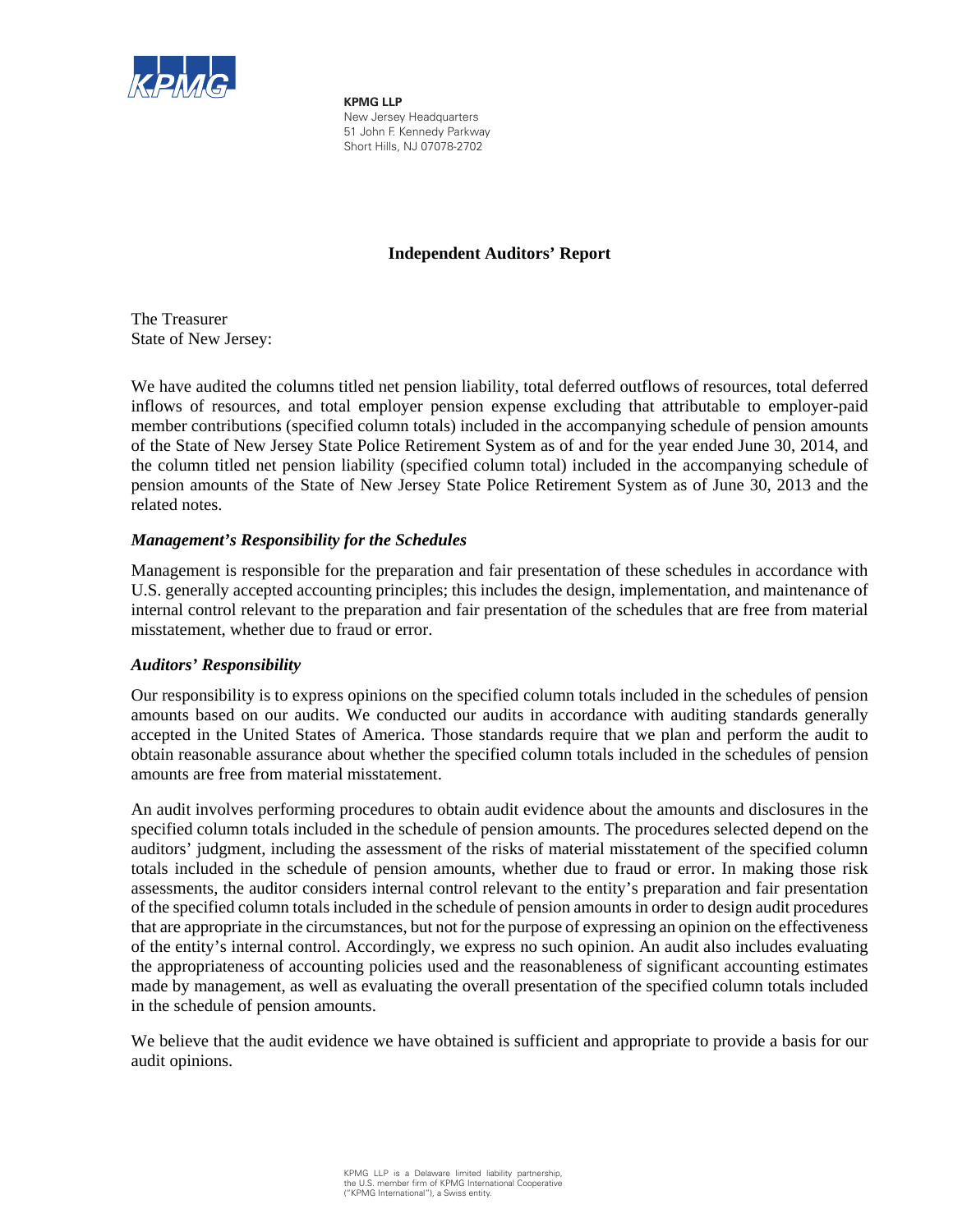

## *Opinions*

In our opinion, the schedules referred to above present fairly, in all material respects, the net pension liability, total deferred outflows of resources, total deferred inflows of resources, and total employer pension expense excluding that attributable to employer-paid member contributions for the State of New Jersey State Police Retirement System as of and for the year ended June 30, 2014, and the net pension liability for the State of New Jersey State Police Retirement System as of June 30, 2013 in accordance with U.S. generally accepted accounting principles.

## *Other Matters*

We have audited, in accordance with auditing standards generally accepted in the United States of America, the financial statements of the State of New Jersey, Division of Pensions and Benefits, which includes the State Police Retirement System, as of and for the year ended June 30, 2014, and our report thereon, dated April 1, 2015, expressed an unmodified opinion on those financial statements.

## *Restriction on Use*

Our report is intended solely for the information and use of the State of New Jersey, Division of Pensions and Benefits management, the Treasurer of the State of New Jersey, State of New Jersey and their auditors, and is not intended to be and should not be used by anyone other than these specified parties.



Short Hills, New Jersey November 13, 2015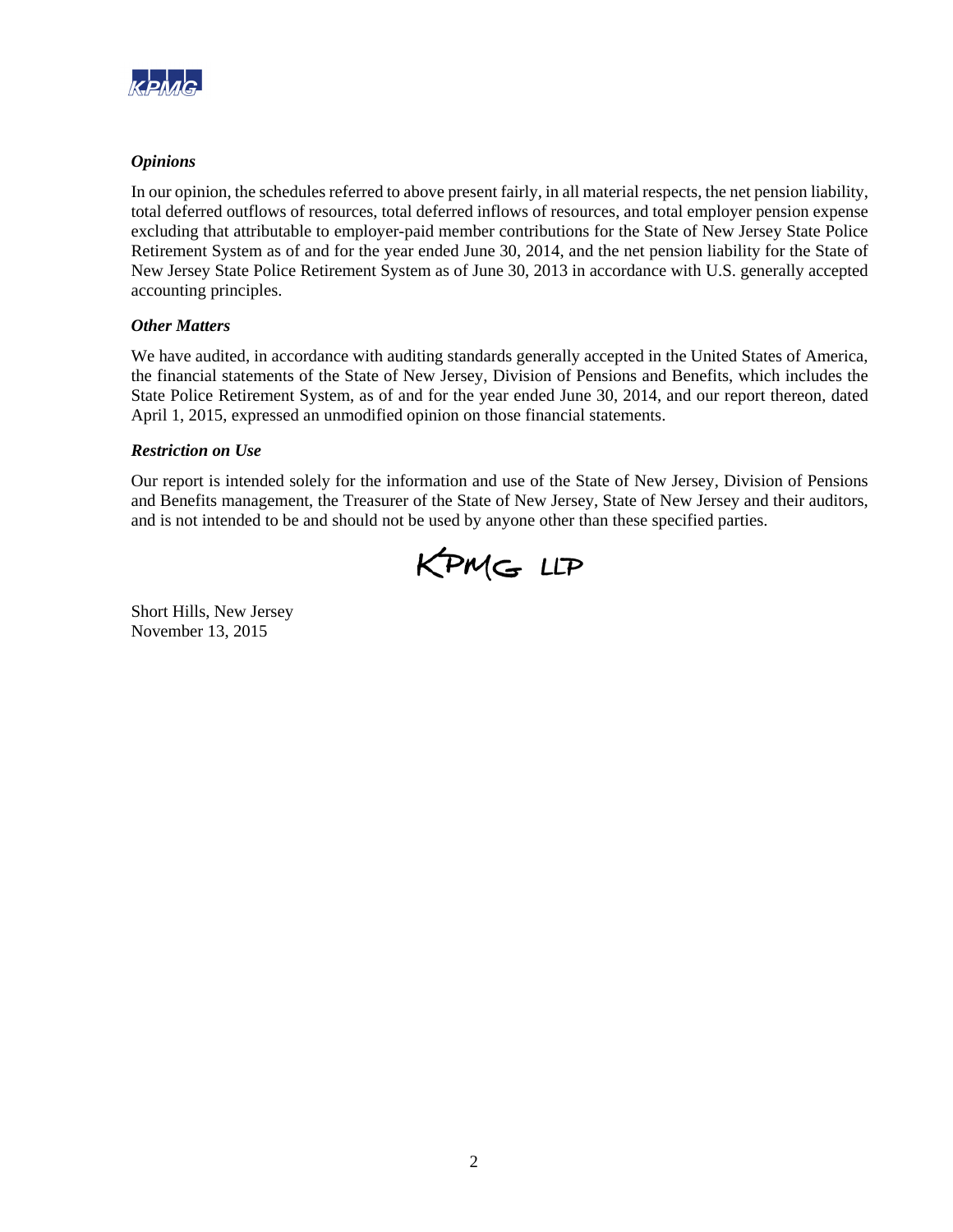#### **STATE OF NEW JERSEY DIVISION OF PENSIONS AND BENEFITS STATE POLICE RETIREMENT SYSTEM**

#### Schedules of Pension Amounts

#### As of and for the Year ended June 30, 2014 and As of June 30, 2013

|                       |                 |                    | Deferred outflows of resources - June 30, 2014 |              |                    |                   | Deferred inflows of resources – June 30, 2014 |             | <b>Year ended June</b><br>30, 2014 |
|-----------------------|-----------------|--------------------|------------------------------------------------|--------------|--------------------|-------------------|-----------------------------------------------|-------------|------------------------------------|
|                       |                 |                    |                                                |              |                    |                   | Net difference                                |             | <b>Total</b>                       |
|                       |                 |                    |                                                |              |                    |                   | between                                       |             | pension                            |
|                       |                 |                    |                                                |              |                    |                   | projected                                     |             | expense                            |
|                       |                 | <b>Differences</b> |                                                |              | <b>Differences</b> |                   | and actual                                    |             | excluding that                     |
|                       |                 | between            |                                                | <b>Total</b> | between            |                   | investment                                    | Total       | attributable to                    |
| Net pension liability |                 | expected           |                                                | deferred     | expected           |                   | earnings on                                   | deferred    | employer-paid                      |
| <b>June 30,</b>       | <b>June 30,</b> | and actual         | <b>Changes of</b>                              | outflows of  | and actual         | <b>Changes of</b> | pension plan                                  | inflows of  | member                             |
| 2013                  | 2014            | experience         | assumptions                                    | resources    | experience         | assumptions       | investments                                   | resources   | contributions                      |
| 2,260,131,313         | 2,308,162,329   |                    | 74,654,429                                     | 74.654.429   | $\sim$             |                   | 122,037,662                                   | 122,037,662 | 131,851,172                        |

See accompanying notes to schedules of pension amounts.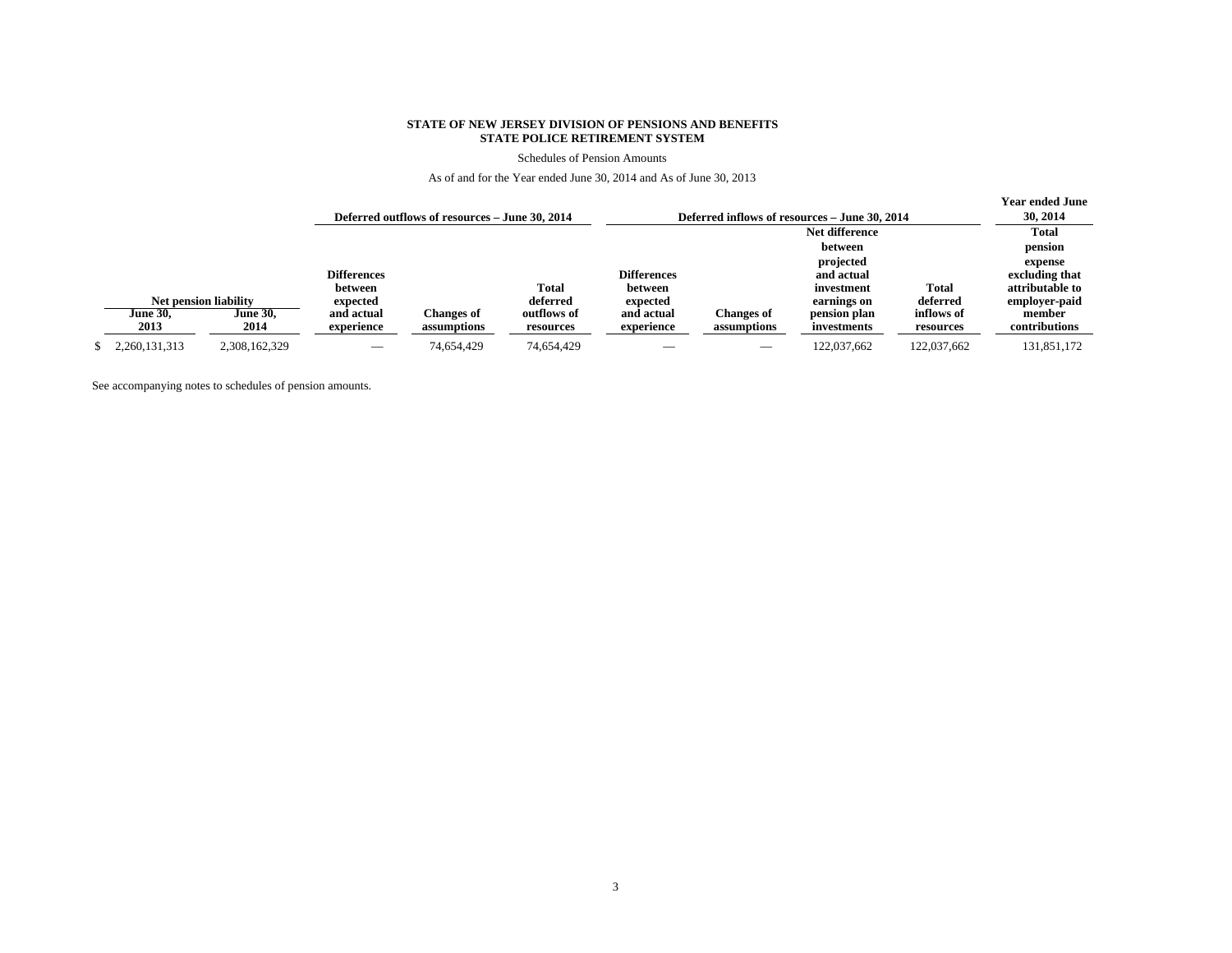Notes to Schedules of Pension Amounts

June 30, 2014 and 2013

#### **(1) Plan Description**

The State of New Jersey, State Police Retirement System (SPRS) is a single-employer defined benefit pension plan administered by the State of New Jersey, Division of Pensions and Benefits (the Division). For additional information about PERS, please refer to Division's Comprehensive Annual Financial Report (CAFR) which can be found at www.state.nj.us/treasury/pensions/annrprts.shtml.

The vesting and benefit provisions are set by N.J.S.A. 43:6A. SPRS provides retirement benefits as well as death and disability benefits. All benefits vest after ten years of service, as defined and members are always fully vested in their contributions. Mandatory retirement is at age 55. Voluntary retirement is prior to age 55 with 20 years of credited service. Benefit is an annual retirement allowance equal to the greater of (a), (b), or (c), as follows: (a) 50% of final compensation; (b) For members retiring with 25 or more years of service, 65% of final compensation, plus 1% for each year of service in excess of 25 years, to a maximum of 70% of final compensation. (c) For members as of August 29, 1985 who would not have 20 years of service by age 55, benefit as defined in (a) above. For members as of August 29, 1985 who would have 20 years of service but would not have 25 years of service at age 55, benefit as defined in (a) above plus 3% for each year of service.

#### **(2) Basis of Presentation**

The schedules of pension amounts (the Schedules) present amounts that are considered elements of the financial statements of SPRS or the State of New Jersey. Accordingly, they do not purport to be a complete presentation of the financial position or changes in financial position of SPRS or the State of New Jersey. The amounts presented in the Schedules were prepared in accordance with U.S. generally accepted accounting principles. Such preparation requires management of SPRS to make a number of estimates and assumptions relating to the reported amounts. Due to the inherent nature of these estimates, actual results could differ from those estimates.

#### **(3) Contributions**

The contribution policy for SPRS is set by N.J.S.A. 53:5A and requires contributions by active members and the State of New Jersey. State legislation has modified the amount that is contributed by the State. The State's contribution amount is based on an actuarially determined amount which includes the normal cost and unfunded accrued liability. For fiscal year 2014 and 2013, the State contributed an amount less than the actuarial determined amount.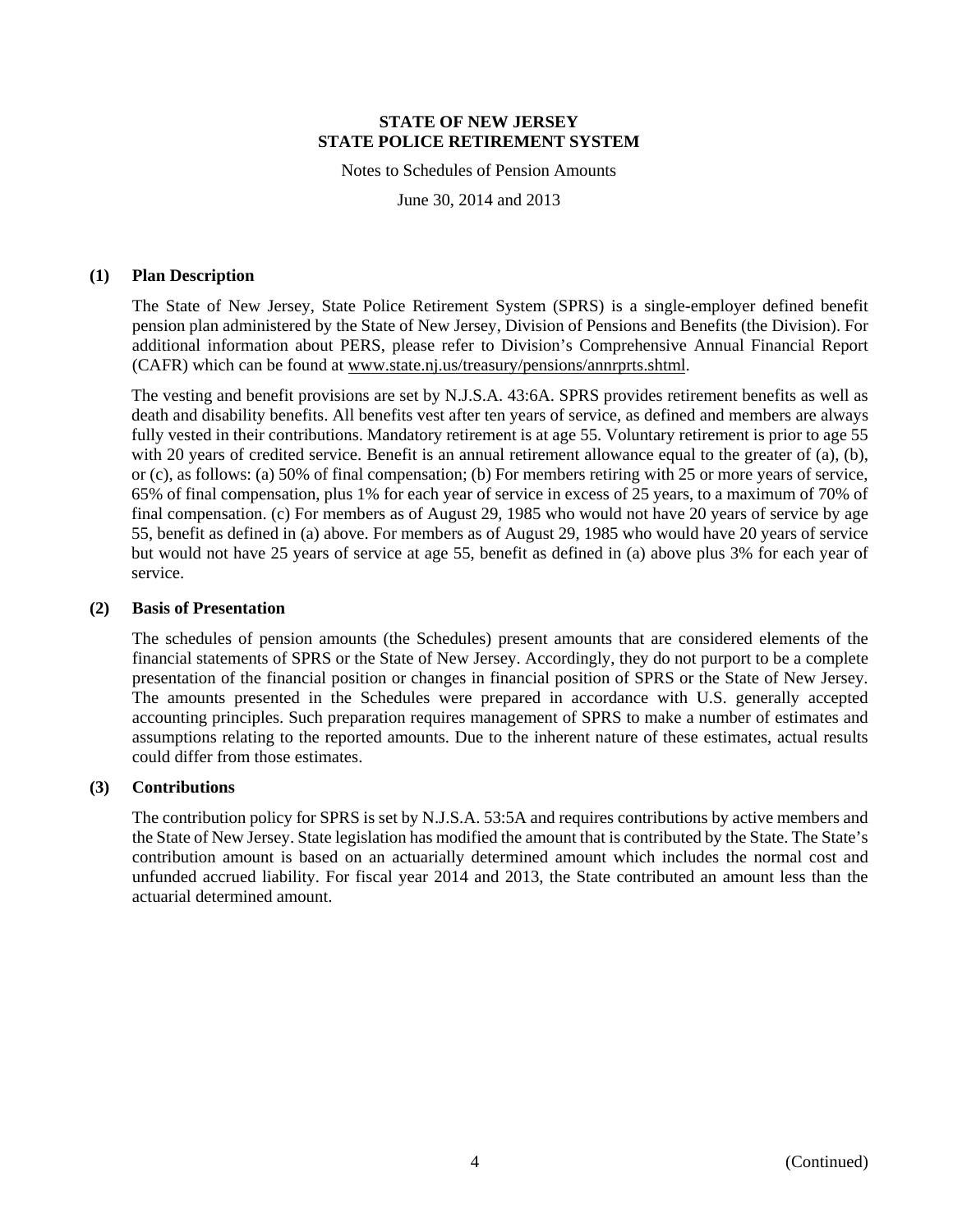Notes to Schedules of Pension Amounts

June 30, 2014 and 2013

### **(4) Net Pension Liability and Actuarial Information**

#### *Components of Net Pension Liability*

The components of the net pension liability of the State for SPRS as of June 30, 2014 and 2013 are as follows:

|                                                       |   | 2014          | 2013          |
|-------------------------------------------------------|---|---------------|---------------|
| Total pension liability                               | S | 4,246,118,723 | 4,048,757,035 |
| Plan fiduciary net position                           |   | 1,937,956,394 | 1,788,625,722 |
| Net pension liability                                 | S | 2,308,162,329 | 2,260,131,313 |
| Plan fiduciary net position<br>as a percentage of the |   |               |               |
| total pension liability                               |   | 45.64%        | 44.18%        |

The total pension liability for the June 30, 2014 measurement date was determined by an actuarial valuation as of July 1, 2013, which was rolled forwarded to June 30, 2014. The total pension liability for the June 30, 2013 measurement date was determined by an actuarial valuation as of July 1, 2013. This actuarial valuation used the following actuarial assumptions, applied to all periods in the measurement:

| Inflation rate            | 3.01% |
|---------------------------|-------|
| Salary increases:         |       |
| 2012-2021                 | 3.45% |
| Thereafter                | 4.45% |
| Investment rate of return | 7.90% |

Mortality rates were based on the RP-2000 Combined Healthy Mortality Tables (set back three years for males) with adjustments for mortality improvements from the base year of 2012 based on Projection Scale AA.

The actuarial assumptions used in the July 1, 2013 valuation were based on the results of an actuarial experience study for the period July 1, 2008 to June 30, 2011.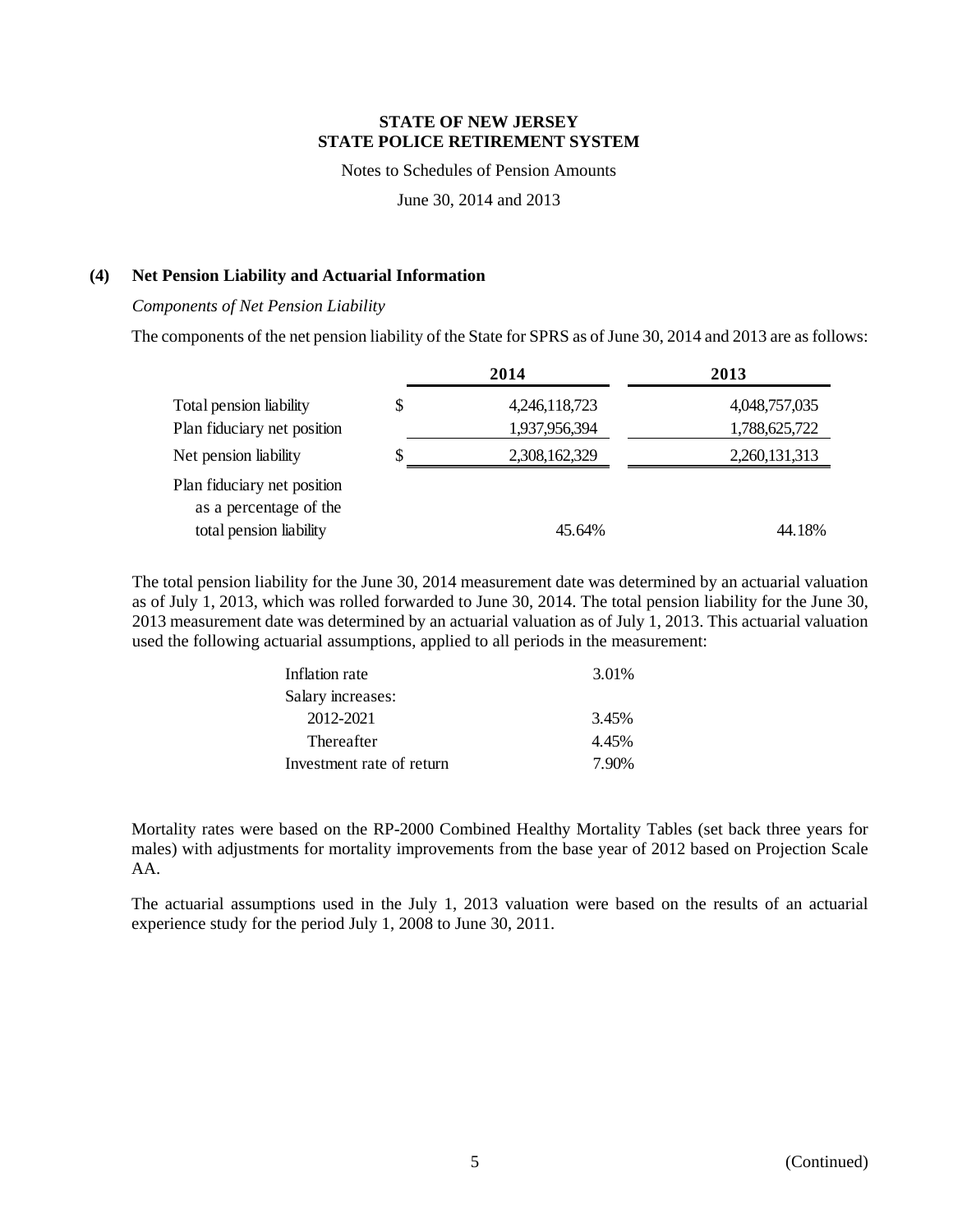Notes to Schedules of Pension Amounts

June 30, 2014 and 2013

#### *Long-Term Expected Rate of Return*

In accordance with State statute, the long-term expected rate of return on plan investments is determined by the State Treasurer, after consultation with the Directors of the Division of Investments and Division of Pensions and Benefits, the board of trustees and the actuaries. Best estimates of arithmetic real rates of return for each major asset class included in SPRS's target asset allocation as of June 30, 2014 are summarized in the following table:

**Long-Term**

| <b>Asset Class</b>              | <b>Target</b><br><b>Allocation</b> | LUILE-TELIII<br><b>Expected Real</b><br>Rate of<br><b>Return</b> |
|---------------------------------|------------------------------------|------------------------------------------------------------------|
| Cash                            | 6.00%                              | 0.80%                                                            |
| Core Bonds                      | 1.00%                              | 2.49%                                                            |
| Intermediate-Term Bonds         | 11.20%                             | 2.26%                                                            |
| Mortgages                       | 2.50%                              | 2.17%                                                            |
| <b>High Yield Bonds</b>         | 5.50%                              | 4.82%                                                            |
| <b>Inflation-Indexed Bonds</b>  | 2.50%                              | 3.51%                                                            |
| <b>Broad US Equities</b>        | 25.90%                             | 8.22%                                                            |
| Developed Foreign Equities      | 12.70%                             | 8.12%                                                            |
| <b>Emerging Market Equities</b> | 6.50%                              | 9.91%                                                            |
| Private Equity                  | 8.25%                              | 13.02%                                                           |
| Hedge Funds / Absolute Return   | 12.25%                             | 4.92%                                                            |
| Real Estate (Property)          | 3.20%                              | 5.80%                                                            |
| Commodities                     | 2.50%                              | 5.35%                                                            |

#### *Discount Rate*

The discount rate used to measure the total pension liability was 5.12% and 5.29% as of June 30, 2014 and 2013, respectively. This single blended discount rate was based on the long-term expected rate of return on pension plan investments of 7.9%, and a municipal bond rate of 4.29% and 4.63% as of June 30, 2014 and 2013, respectively, based on the Bond Buyer Go 20-Bond Municipal Bond Index which includes tax-exempt general obligation municipal bonds with an average rating of AA/Aa or higher. The projection of cash flows used to determine the discount rate assumed that contributions from plan members will be made at the current member contribution rates and that contributions from employers will be made based on the average of the last five years of contributions made in relation to the last five years of actuarially determined contributions. Based on those assumptions, the plan's fiduciary net position was projected to be available to make projected future benefit payments of current plan members through 2032. Therefore, the long-term expected rate of return on plan investments was applied to projected benefit payments through 2032, and the municipal bond rate was applied to projected benefit payments after that date in determining the total pension liability.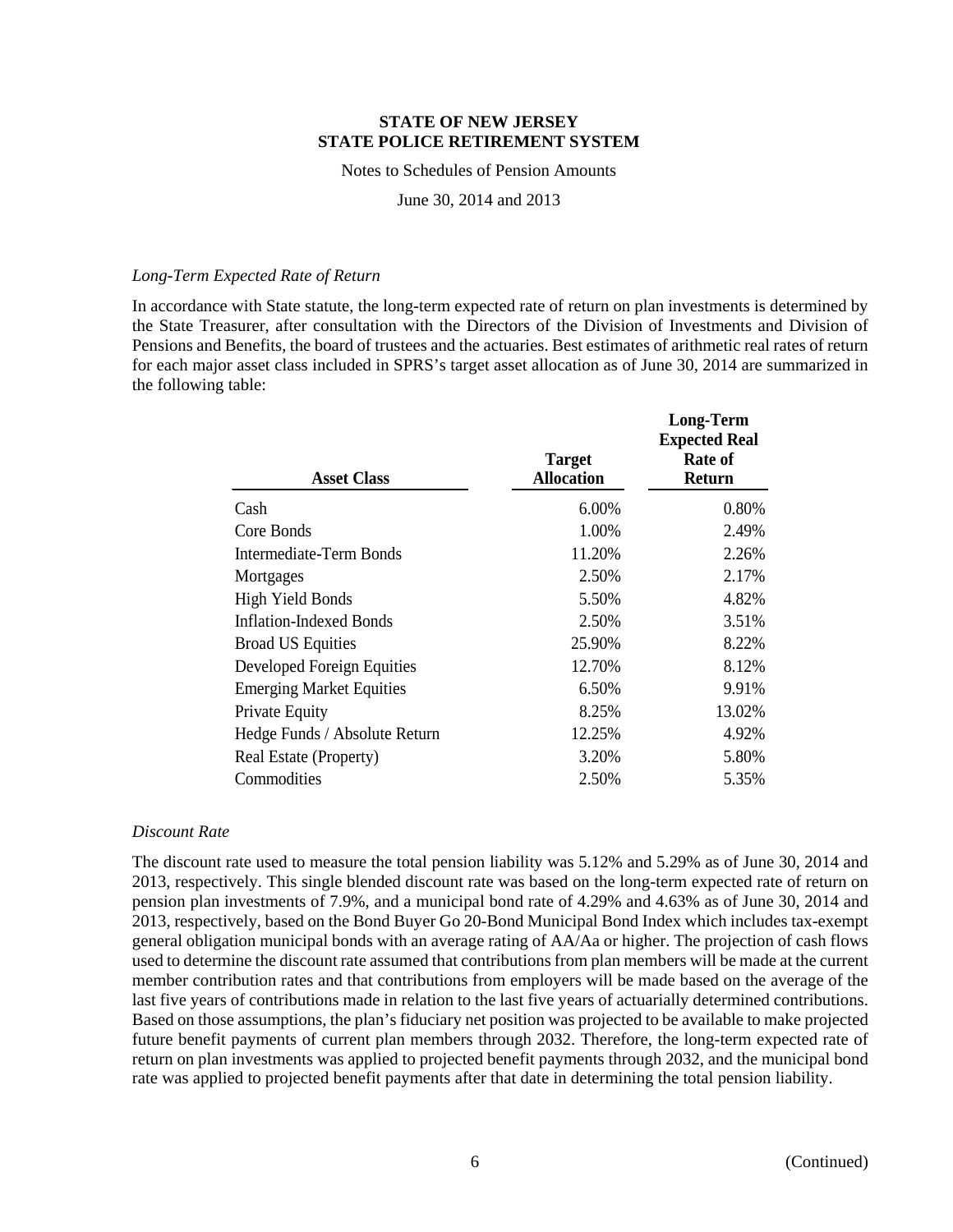Notes to Schedules of Pension Amounts

June 30, 2014 and 2013

### *Sensitivity of Net Pension Liability*

The following presents the net pension liability of SPRS as of June 30, 2014 and 2013, respectively, calculated using the discount rate as disclosed above as well as what SPRS's net pension liability would be if it was calculated using a discount rate that is 1-percentage point lower or 1-percentage-point higher than the current rate:

| As of June 30, (rates used) | At $1\%$<br>decrease | At current<br>discount rate | At $1\%$<br>increase |
|-----------------------------|----------------------|-----------------------------|----------------------|
| 2014 (4.12%, 5.12%, 6.12%)  | 2,927,246,593        | 2,308,162,329               | 1,806,733,074        |
| 2013 (4.29%, 5.29%, 6.29%)  | 2,850,392,936        | 2,260,131,313               | 1,782,526,016        |

#### **(5) Deferred Outflows of Resources and Deferred Inflows of Resources**

The following presents a summary of changes in the deferred outflows of resources and deferred inflows of resources (excluding employer specific amounts) for the year ended June 30, 2014:

|                                                                                                                             | Year of<br>deferral | Amortization<br>period | <b>Beginning</b><br>of year<br>balance | <b>Additions</b> | <b>Deductions</b> | End<br>of year<br>balance |
|-----------------------------------------------------------------------------------------------------------------------------|---------------------|------------------------|----------------------------------------|------------------|-------------------|---------------------------|
| <b>Deferred Outflows of Resources:</b><br>Changes of assumptions                                                            | 2014                | $5.14$ years           | S                                      | 92,686,900       | 18,032,471        | 74,654,429                |
| Total                                                                                                                       |                     |                        |                                        | 92,686,900       | 18,032,471        | 74,654,429                |
| <b>Deferred Inflows of Resources:</b><br>Difference between projected<br>and actual earnings on<br>pension plan investments | 2014                | 5 years                | \$                                     | 152,547,077      | 30,509,415        | 122,037,662               |
| Total                                                                                                                       |                     |                        | S                                      | 152,547,077      | 30,509,415        | 122,037,662               |